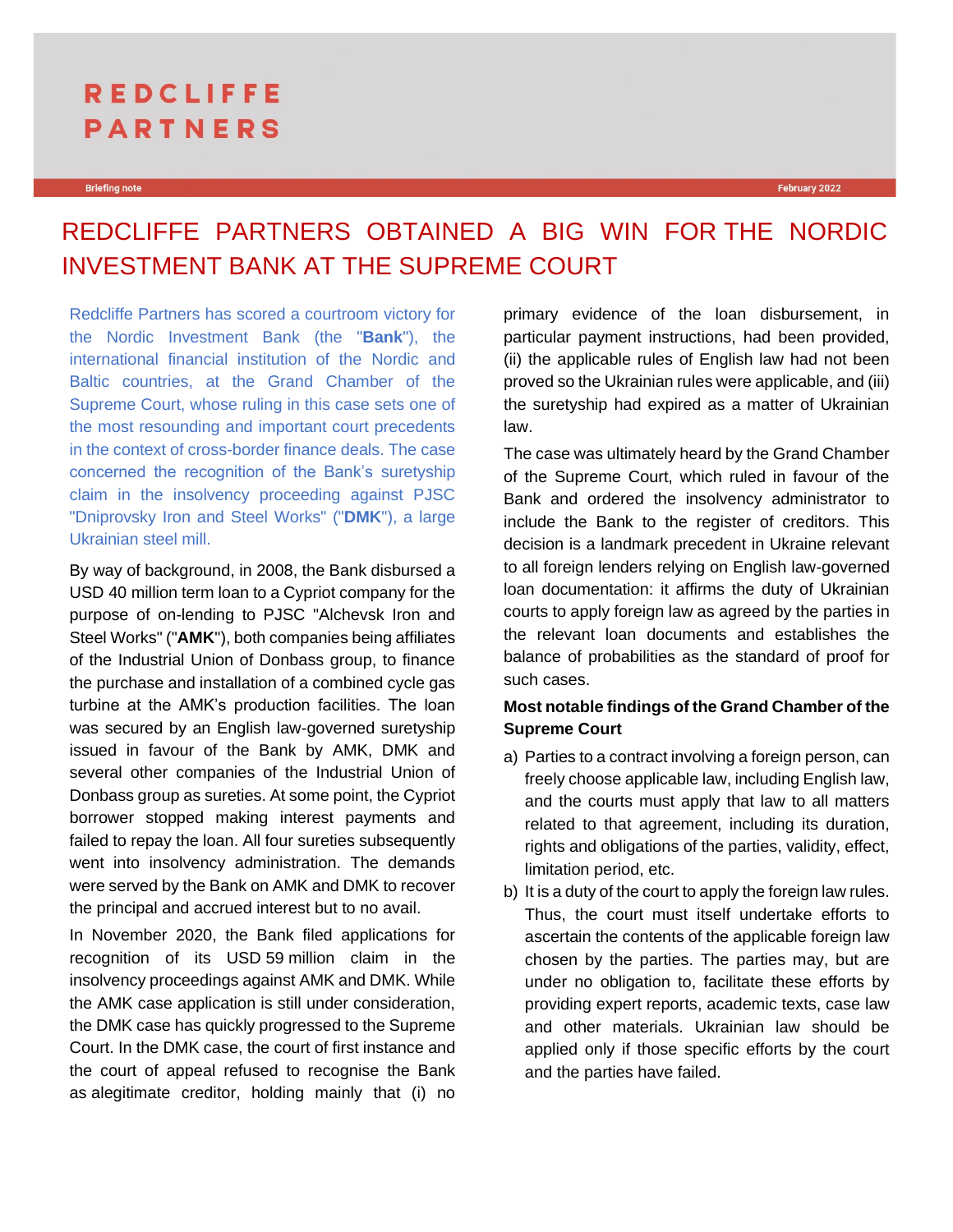c) For the first time, the Supreme Court had an opportunity to address the difference between domestic mandatory rules and international mandatory rules. It held that the provisions of Ukrainian law applicable to suretyship, in particular its duration and the period within which a claim should be presented to a surety, are not mandatory rules of Ukrainian law of conflicts and should not override or supersede the foreign law agreed by the parties.

For example, in this case, the term of the disputed suretyship deed was formulated as lasting "until the secured obligations have been fully paid and the obligations of the sureties have been finally discharged and released by the Bank". Applying the Ukrainian legal rules on suretyship as "mandatory", the lower courts held that the DMK suretyship, which contained such wording (as is quite common for English law guarantees), did not stipulate the clear term of its validity and, as such, had expired, since no claim was made against DMK within six months following the Cypriot borrower's default. By contrast, under English law selected by the parties to govern the DMK suretyship, a creditor can present a demand or file a claim against a surety within a general limitation period of 12 years applicable to instruments executed as deed.

d) When deciding whether a loan has been provided to the borrower, the courts should properly evaluate all available evidence based on the standard of balance of probabilities rather than that of clear and unmistakable evidence. The loan should be considered properly disbursed and received as long as the available evidence, including that of the debtor's conduct, when reviewed collectively, demonstrate that the loan was most likely disbursed and received.

#### **Practical implications**

- a) Choice of foreign law (and all concomitant benefits) to guarantees and suretyships must not be disregarded by Ukrainian courts.
- b) Expressing the suretyship to last "until the secured obligations have been fully paid" or "until the obligations of the surety have been finally discharged and released by the beneficiary", if it is permissible under governing law, is perfectly valid and enforceable in Ukraine. From a practical perspective, however, expressing the duration of the suretyship by reference to a number of days, months or years, or until a specific expiration date, may help avoid any potential dispute on the matter.
- c) The court should assess the evidence of debt in its entirety with particular focus on the conduct of the debtor and sureties. Nonetheless, it is still prudent to collect and preserve as many documents demonstrating loan disbursement as possible, such as utilisation requests, payment instructions, bank statements, other wire transfer documents stipulating the details of the payer, the payee, the loan amount, the loan disbursement designated account, and containing a transaction reference to a particular loan agreement and utilisation request. In addition, it can be helpful to receive a bank statement from the borrower's account and a written confirmation of the loan disbursement from the borrower after such disbursement took place, which confirmation form can be included as schedule to the loan agreement and required to be delivered as an undertaking or condition subsequent.
- d) Law expert reports which were introduced as recently as in 2018 are confirmed to be valuable and potent instruments in Ukrainian litigation. They may not be ignored at a whim.